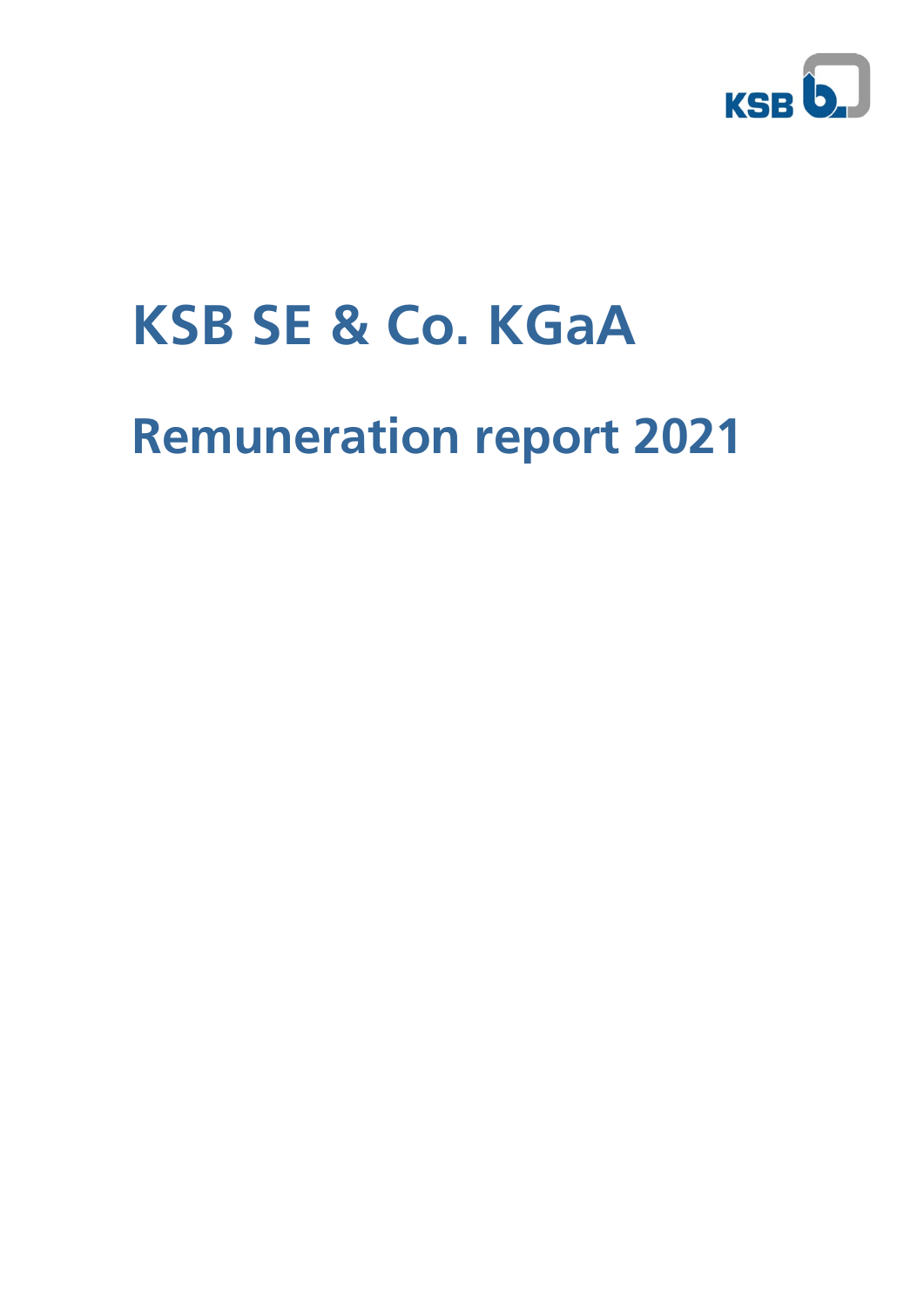# **Remuneration report 2021**

KSB Management SE, as General Partner of KSB SE & Co. KGaA ("**KSB**"), and the Supervisory Board of KSB have, for the 2021 financial year, for the first time prepared a remuneration report pursuant to section 162 of the German Stock Corporation Act (**Aktiengesetz**) in the version of the German Act Implementing the Second Shareholder Rights Directive ("**ARUG II**"). This report describes the basic features of the remuneration system for the members of the Supervisory Board and the individualised and itemised (according to components) remuneration of such members. In addition, we explain why KSB is of the opinion that it is not obliged to disclose the remuneration of the General Partner and the members of its corporate bodies and why the report only contains information on the remuneration granted in the 2021 financial year to former executive board members of then KSB Aktiengesellschaft ("**KSB AG**").

## **A. REMUNERATION OF THE GENERAL PARTNER AND THE MEMBERS OF ITS CORPORATE BODIES**

The basic features of the remuneration system of the General Partner and the Managing Directors are described from a transparency standpoint under D. However, for the following legal reasons KSB does not consider it necessary to provide information on the individual remuneration of the General Partner and the members of its corporate bodies – i.e. of the Managing Directors and the members of the Administrative Board. In view of constantly increasing reporting obligations, there is also no reason at the moment to go beyond the statutory requirements in this regard.

- The General Partner, its Managing Directors and the members of the Administrative Board are not executive board or supervisory board members and, consequently, are not covered by the **wording** of section 162 German Stock Corporation Act. Such coverage would require either an explicit instruction by the legislator, or the prerequisites for analogous application of section 162 German Stock Corporation Act would have to be met. Section 283 German Stock Corporation Act, which specifies the provisions in the Act that apply to the General Partner, does not make reference to section 162.
- KSB is of the opinion that an obligation to provide individualised information on the remuneration of the General Partner and of the members of its corporate bodies does not fit in with the rule framework of a partnership limited by shares (Kommanditgesellschaft auf Aktien, "**KGaA**"). The obligation to prepare the remuneration report is intended for the "executive board and supervisory board" of the listed company, i.e. for their bodies. However, the Managing Directors and the members of the Administrative Board of the General Partner are **not members of the corporate bodies of the KGaA**. In addition, the supervisory board of a partnership limited by shares **does neither have the personnel competence nor the authority to decide on remuneration-related matters** with respect to the General Partner and the members of its corporate bodies.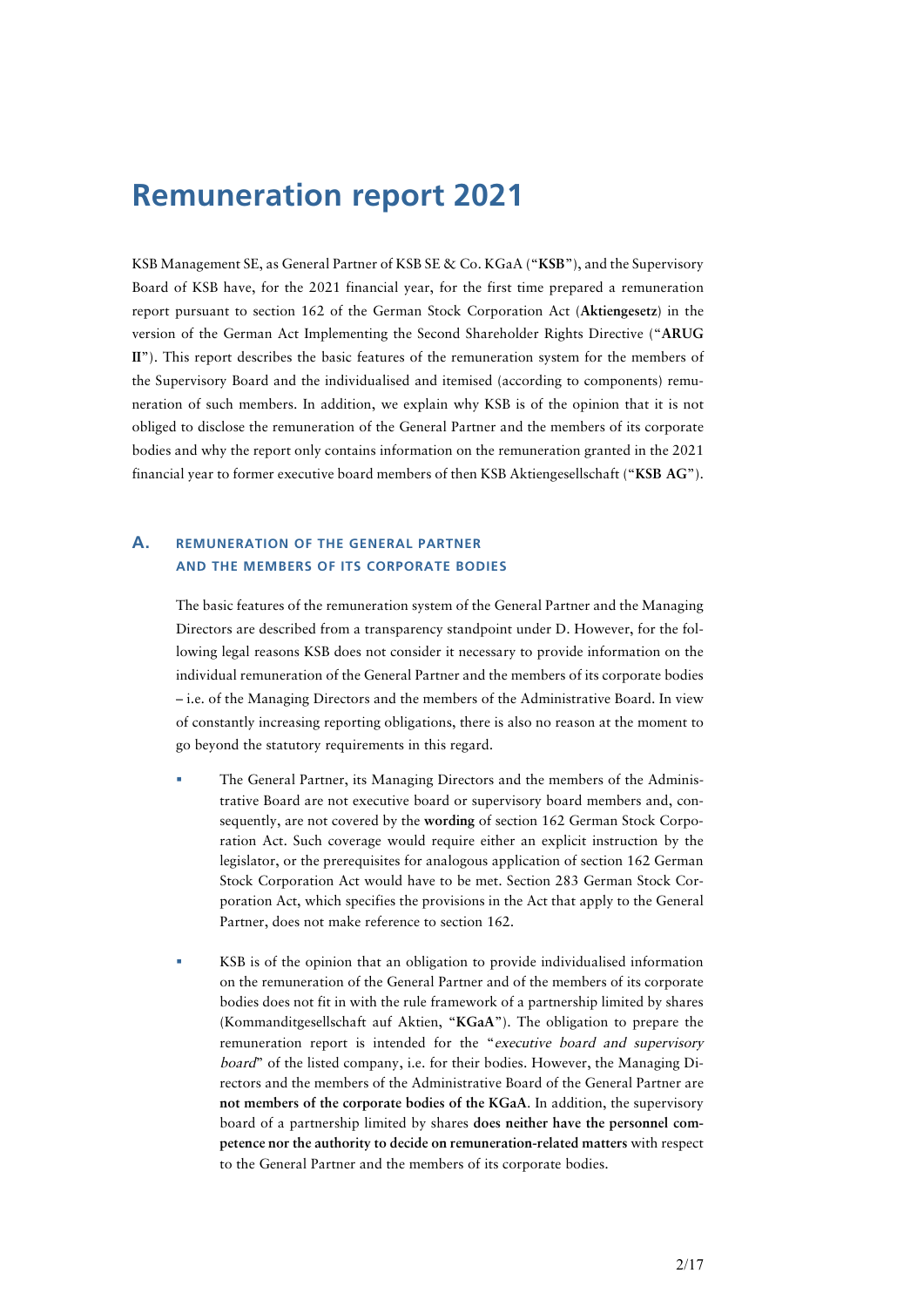- Moreover, the following must be noted with respect to KSB:
	- KSB does not hold any shares in its General Partner, KSB Management SE. Instead, all of the shares in KSB Management SE are held by Klein, Schanzlin & Becker GmbH, whose shares, in turn, are held by KSB Stiftung and Kühborth Stiftung GmbH. **KSB is therefore not structured as a "unified KGaA**" (Einheits-KGaA) with the partnership holding all the shares in its General Partner. Thus, KSB, does also not influence the determination of the remuneration of the members of the corporate bodies of the General Partner as a shareholder of the General Partner (indirectly) through the shareholders' meeting of the General Partner.
	- ň At the level of KSB, **no additional body** (e.g. a "shareholders' committee") has been set up, either, the members of which are elected by the Annual General Meeting of KSB and which has the personnel competence and the authority to decide on remuneration-related matters with respect to the members of the management body of the General Partner. Nor does KSB have any influence in this regard on the determination of the remuneration of the members of corporate bodies of the General Partner.
	- ň According to the legislative intent, the remuneration report pursuant to section 162 German Stock Corporation Act is supposed to make it possible for the shareholders to review whether the remuneration of the members of the management body was determined in accordance with the specifications of **the remuneration system pursuant to section 87a German Stock Corporation Act** approved by general meeting. However, the provisions in section 87a German Stock Corporation Act require that the supervisory board has authority to decide on remuneration-related matters, and the supervisory board of a KGaA specifically lacks such authority. For this reason, it makes even less sense for section 87a German Stock Corporation Act to be applied to KSB than section 162 German Stock Corporation Act. In addition, KSB does not have any "executive board members", and the Managing Directors of KSB Management SE are not members of the corporate bodies of the KGaA. If a company – like KSB – has not established a remuneration system, there generally is no need for such a review possibility, either.

#### **B. REMUNERATION OF FORMER EXECUTIVE BOARD MEMBERS OF KSB AG**

However, according to section 162(1) sentence 1 German Stock Corporation Act, the remuneration granted and owed to former executive board members must also be reported on. The terms are based on the following understanding: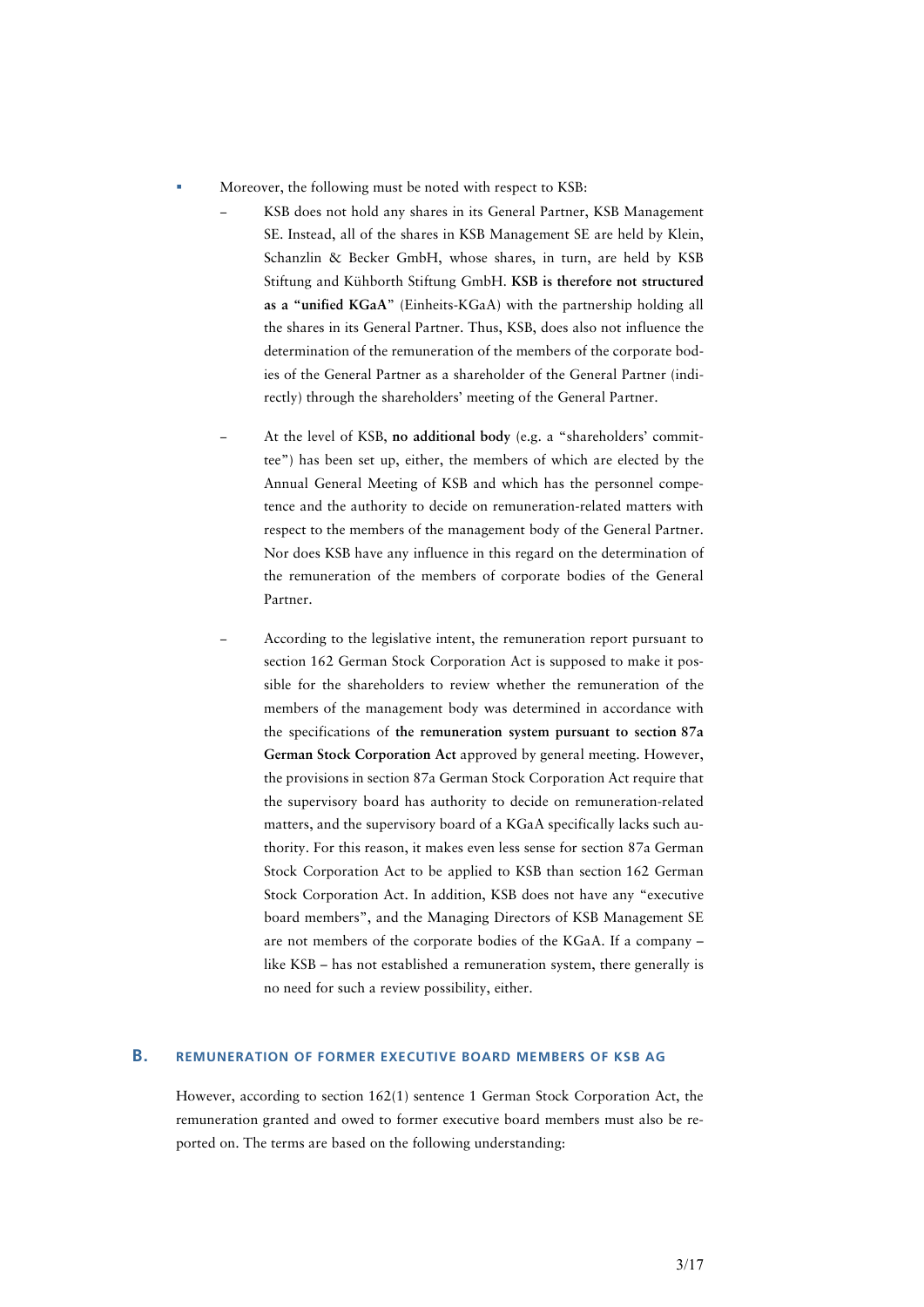- The term "granted" includes "the de facto receipt of the remuneration component";
- The term "owed" includes "all legally existing liabilities for remuneration components that are due but have not yet been satisfied."

For reasons of legal precaution, KSB has decided to include information on the remuneration granted to former executive board members of then KSB AG (during the financial year) in the remuneration report. KSB AG was transformed into KSB SE & Co. KGaA at the beginning of 2018. The wording of section 162 German Stock Corporation Act does not preclude applicability to former executive board members following transformation of a stock corporation into a different legal form.

#### **I. Remuneration granted and owed in the 2021 financial year (individualised)**

According to section 162(5) sentence 2 German Stock Corporation Act, individualised remuneration information about former executive board members is to be left out in all remuneration reports that are to be prepared after ten years have elapsed since the financial year in which the respective member ended his/her last held office at KSB AG as an executive board or supervisory board member. Therefore, the following table only shows the remuneration individually granted and owed in the 2021 financial year for former executive board members of KSB AG who left after the 2011 financial year.

| Name                            | Leaving date | Pension payments in 2021 |      |
|---------------------------------|--------------|--------------------------|------|
|                                 |              | in €                     | in % |
| Jan Stoop                       | 31.03.2012   | 89.040.00                | 100  |
| Prof. Dr. Dieter-Heinz Hellmann | 31.12.2013   | 179,472.00               | 100  |
| Dr. Wolfgang Schmitt            | 30.06.2014   | 183,756.00               | 100  |
| Dr. Peter Buthmann              | 31.12.2017   | 174,108.00               | 100  |

### **1. Table**

#### **2. Explanatory note**

These former executive board members of KSB AG were promised an old-age pension after reaching the age of 65. This pension is calculated when retirement age is reached on the basis of the average annual fixed salary in the last three years of service before leaving the Company and taking into account years of service. The old-age pension is paid in twelve equal instalments at the end of each month. The Company must review the pension benefits every three years in accordance with section 16 German Company Pensions Act and reach a decision thereon at its reasonable discretion.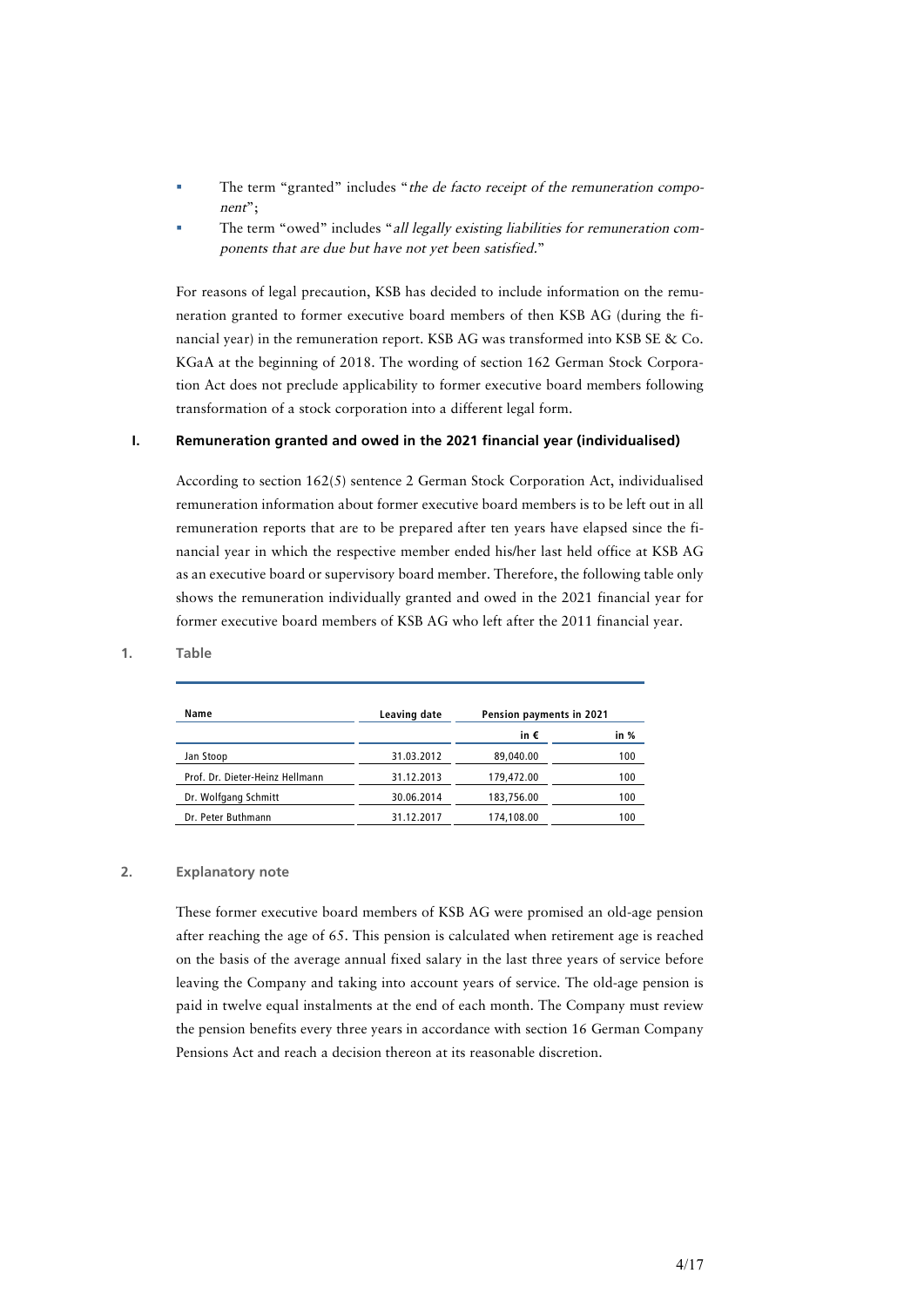#### **II. Total remuneration granted to former executive board members who left before 2012**

According to section 162(5) sentence 2 German Stock Corporation Act, remuneration that was granted and owed, in 2021, to former executive board members of KSB AG who had already ended their last held office at KSB AG as an executive board or supervisory board member before the beginning of 2012 must not be individually reported on. Such former executive board members and their surviving dependants were granted and owed a total of  $E1,809,935.00$  in the 2021 financial year.

#### **III. Comparison**

The following table shows the percentage change in the remuneration of the former executive board members of KSB AG, the change in the earnings growth of KSB and the change in the average remuneration of the FTE employees as compared to the previous year.

The earnings growth is depicted on the basis of KSB's annual net profit/net loss. For greater comparability of the earnings growth, EBIT is also used as a group performance indicator.

The wages and salaries paid out in the respective financial year, incl. social security contributions and the other fringe benefits of the active FTE employees of KSB SE & Co. KGaA, are taken as a basis for the comparison with the development of the average remuneration of the employees.

|                                                 | 2021 compared to 2020 <sup>1</sup> |
|-------------------------------------------------|------------------------------------|
| <b>Executive Board remuneration<sup>2</sup></b> |                                    |
| Jan Stoop                                       | $+0$                               |
| Prof. Dr. Dieter-Heinz Hellmann                 | $+0$                               |
| Dr. Wolfgang Schmitt                            | $+0$                               |
| Dr. Peter Buthmann                              | $+0$                               |
| <b>Earnings growth</b>                          |                                    |
| Annual net profit/net loss of KSB <sup>3</sup>  | $+146.7$                           |
| EBIT of KSB Group <sup>4</sup>                  | $+101.1$                           |
| Workforce                                       |                                    |
| Employees of KSB SE & Co. KGaA                  | $-2.6$                             |

#### **Annual change in %**

1 According to the transitional provision in section 26j(2) sentence 2 Introductory Act to the German Stock Corporation Act, until the end of the 2025 financial year, only the average remuneration over the period since the 2020 financial year is to be included<br>in the comparison and not the average remuneration of the last five financial years.

2 "Granted and owed" remuneration within the meaning of section 162(1) sentence 1 German Stock Corporation Act.

3 Annual net profit/net loss of KSB in 2020: T€ -7,772; 2021: T€ 3,632.

4 EBIT of the KSB Group in 2020: T€ 70,172; 2021: T€ 141,161.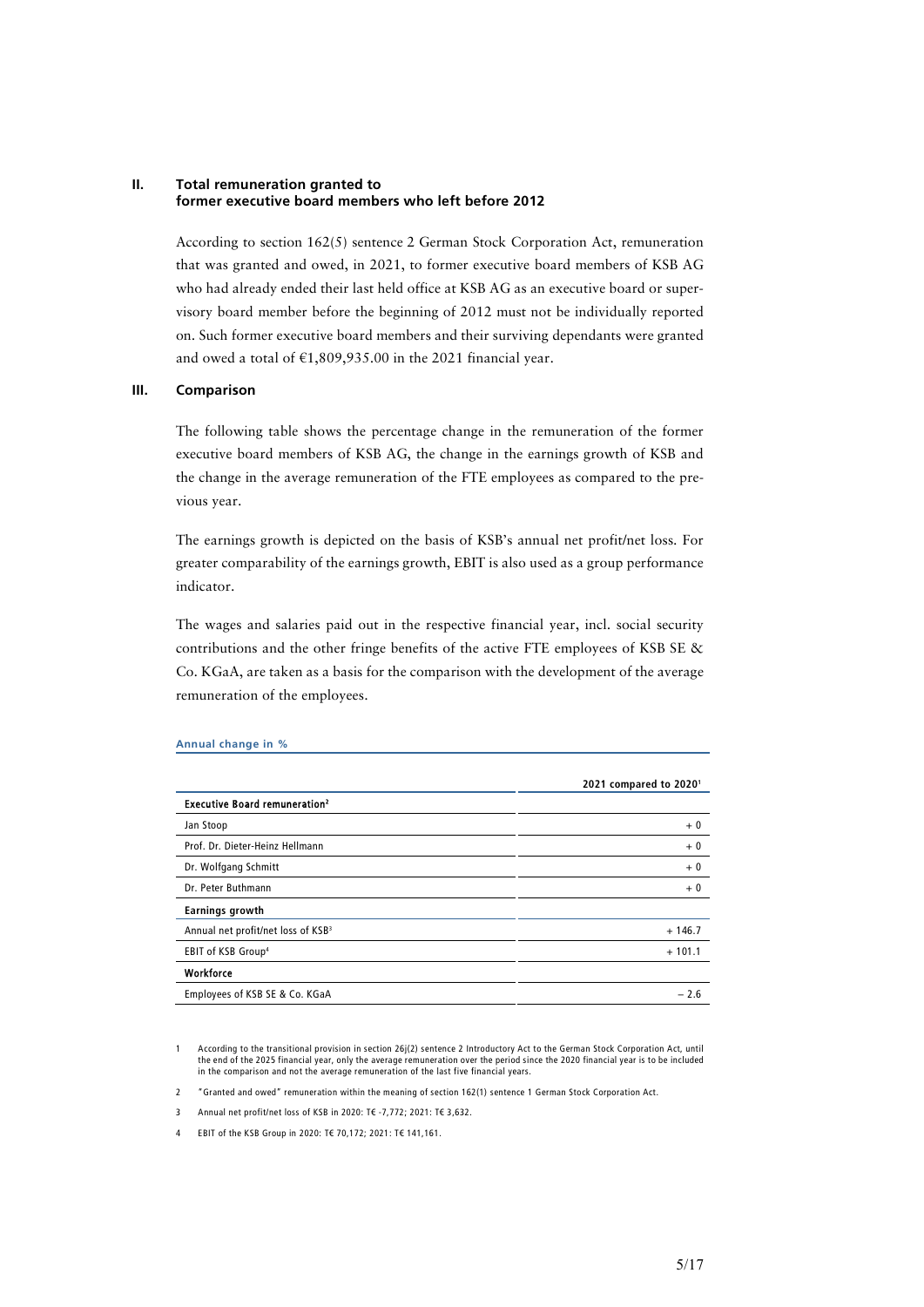#### **C. REMUNERATION OF THE MEMBERS OF THE SUPERVISORY BOARD**

#### **I. Supervisory Board remuneration principles**

The remuneration of the members of the Supervisory Board is laid down in section 14 of the Articles of Association of KSB and, in addition, by the resolution of the Annual General Meeting of 16 May 2012 on agenda item 7. Section 113(3) German Stock Corporation Act, which was amended by the ARUG II, provides that the general meeting of listed companies must resolve on the remuneration of the supervisory board members at least every four years. In this regard, a resolution that confirms the existing remuneration is also permissible. Moreover, information on the system for the remuneration of the members of the supervisory board must also be provided. On 6 May 2021, the Supervisory Board and the General Partner presented to the Annual General Meeting the existing remuneration for the members of the Supervisory Board for confirmation and the remuneration system to be voted on. On 6 May 2021, the Annual General Meeting confirmed the remuneration with 99.06% of the votes cast and adopted a resolution on the remuneration system.

Remuneration is not granted for possible supervisory board activities at subsidiaries.

#### **II. Overview of the remuneration**

The fixed remuneration of the Supervisory Board members is  $\epsilon$ 60,000.00 for the Chair of the Supervisory Board,  $\epsilon$ 45,000.00 for the Deputy Chair of the Supervisory Board and  $E30,000.00$  for every other member of the Supervisory Board. Members of the Supervisory Board who only serve on the Supervisory Board for part of the financial year are remunerated on a pro rata temporis basis. The fixed remuneration of the members of the Supervisory Board is paid out in January of the respective following year.

In addition, the members of the Supervisory Board shall receive an attendance fee of  $E2,000.00$  per meeting of the Supervisory Board and its committees they attend; the attendance fee for persons chairing committee meetings shall be  $\epsilon$ 3,000.00 for each committee meeting. KSB will reimburse any VAT payable on the remuneration.

Additionally, the members of the Supervisory Board receive remuneration for activities which demand of them a particular time commitment within the scope of the tasks of the Supervisory Board which goes beyond the preparation and conduct of the meetings of the Supervisory Board and its committees. The time needed for preparation and conduct of the meetings of the Supervisory Board and its committees will be set at a flat rate of five hours per meeting for each participating member of the Supervisory Board, in the case of the respective Chairs of the meeting at ten hours per meeting, in the case of plenary sessions of the Supervisory Board at seven and a half hours per meeting for the Deputy Chair of the Supervisory Board. For each additional working hour, the respective Supervisory Board member will, since 2012, receive €250.00 against presenta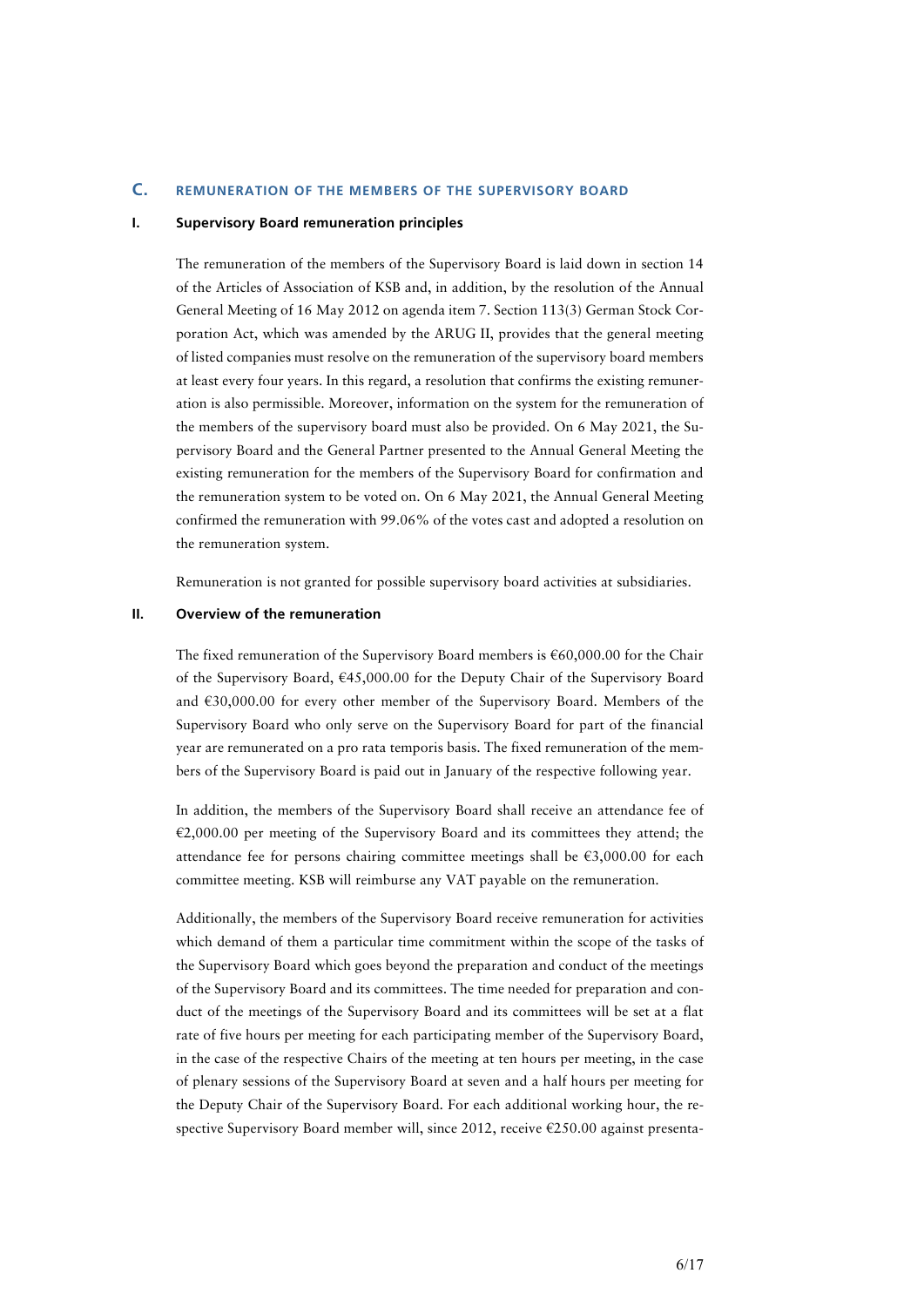tion of a corresponding timesheet. The maximum amount of the additional remuneration for all Supervisory Board members is  $\epsilon$ 900,000.00 per year in total. Should the additional remuneration for the total proven working hours per year of the members of the Supervisory Board arithmetically exceed the annual maximum amount, the claims of the individual Supervisory Board members will be reduced proportionately.

The Supervisory Board remuneration takes into account, both in terms of structure and amount, the requirements of the office of a member of the Supervisory Board of KSB, in particular the time involved as well as the responsibility associated with it. The amount of the remuneration – also in comparison to the remuneration of the members of the Supervisory Boards of comparable listed companies in Germany – is commensurate with the tasks of the members of the Supervisory Board and the situation of KSB. The remuneration makes it possible to recruit suitable and qualified candidates for the office of Supervisory Board member. As such, the Supervisory Board remuneration contributes to the Supervisory Board as a whole being able to properly and competently perform its duties of monitoring and advising the General Partner. Together with the General Partner, the Supervisory Board thereby promotes the business strategy as well as the long-term development of KSB SE & Co. KGaA SE.

Once they have left, members of the Supervisory Board will not receive any remuneration from KSB for their earlier Supervisory Board activities that goes beyond the preceding provisions.

#### **III. Remuneration of Supervisory Board members in the 2021 financial year**

**1. Supervisory Board members in the 2021 financial year** 

The following members belonged to the Supervisory Board of KSB in the 2021 financial year:

- Dr. Bernd Flohr, member since 21 March 2017
- René Klotz, member since 15 May 2013
- Claudia Augustin, member since 16 May 2018
- Klaus Burchards, member since 18 April 2017
- Arturo Esquinca, member since 26 February 2018
- Klaus Kühborth, member since 1 January 2004
- Birgit Mohme, member since 1 January 2015
- Thomas Pabst, member since 16 May 2018
- Prof. Dr.-Ing. Corinna Salander, member since 26 February 2018
- Harald Schöberl, member since 1 January 2020
- Volker Seidel, member since 1 January 2008
- Gabriele Sommer, member since 1 January 2016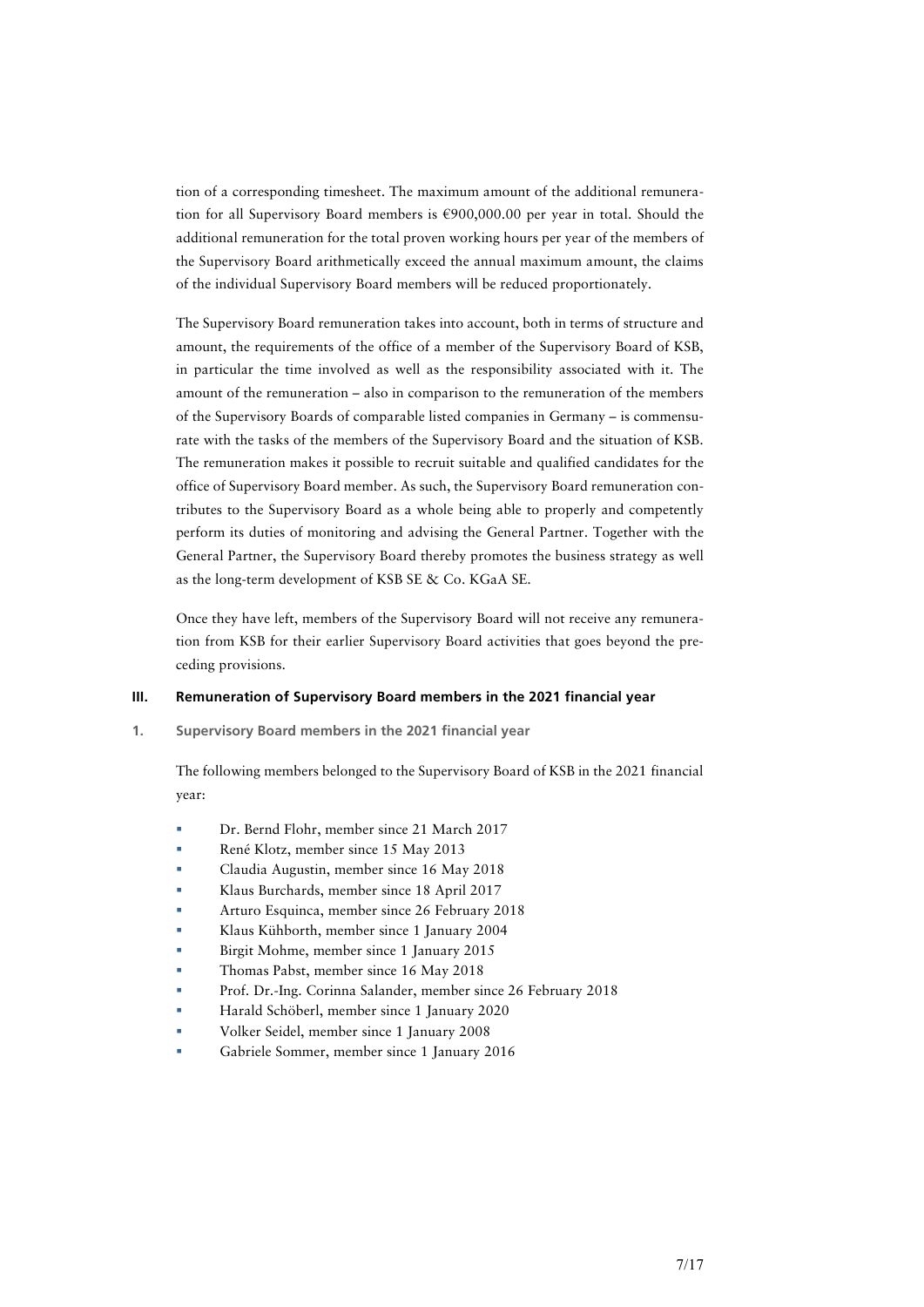#### **2. Remuneration granted and owed to the active Supervisory Board members in the 2021 financial year**

The following table shows the remuneration individually granted and owed to the individual Supervisory Board members in the 2021 financial year. In this connection, the phrase "granted and owed" is based on the same understanding as described in B. The remuneration shown in the table therefore reflects the amounts actually received in the 2021 financial year. Accordingly, the attendance fees paid out in the 2021 financial year and the fixed remuneration paid in January 2021 for the 2020 financial year are shown as remuneration granted in the 2021 financial year. The additional remuneration includes the payments for the first three quarters of 2021 and the fourth quarter of 2020. Since the Company was not in default with the payment of remuneration components, no owed remuneration is shown in the table.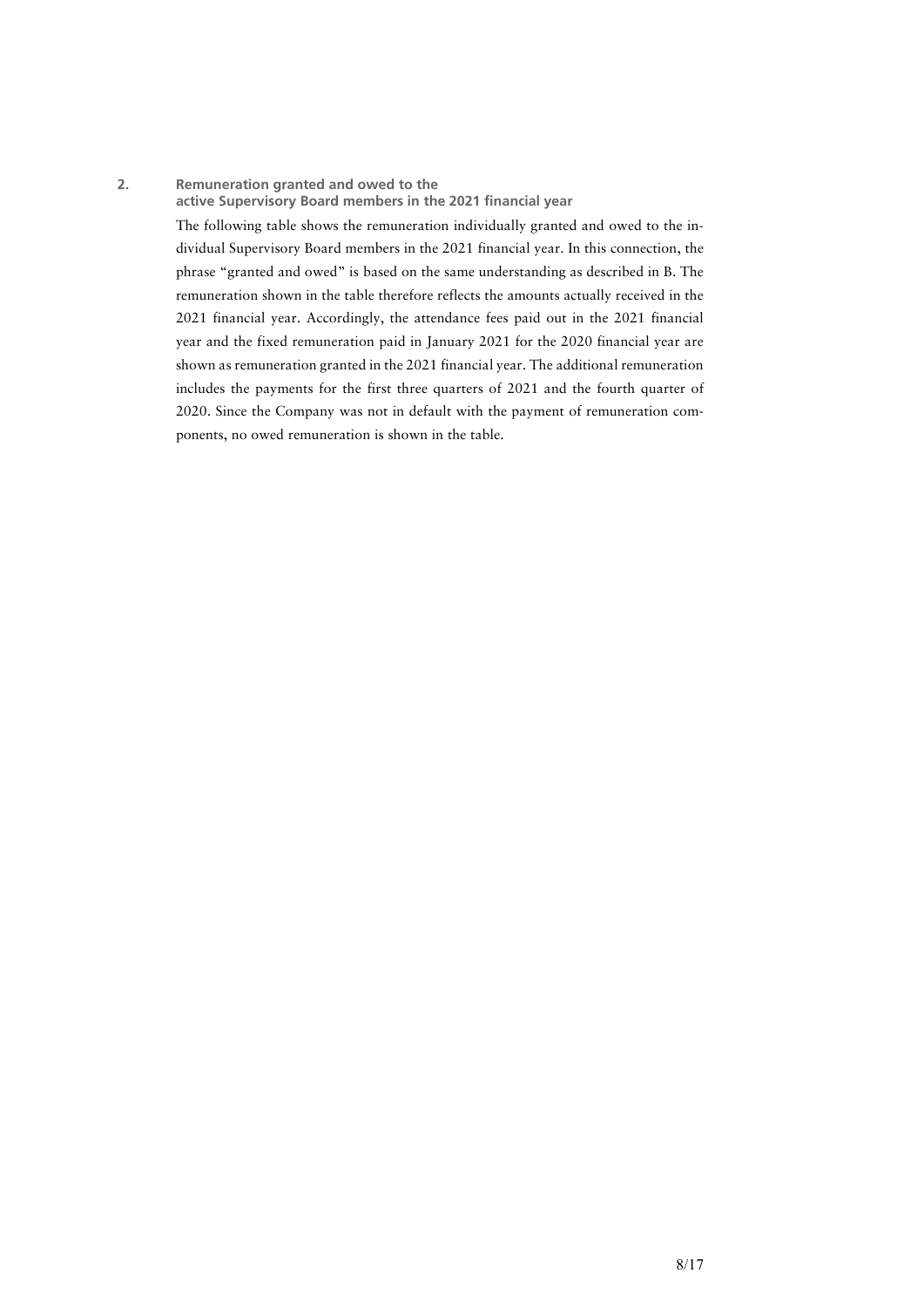| Name                               | <b>Fixed remuneration</b> |      | Attendance fee |      | <b>Additional remuneration</b> |         | Total    |        |
|------------------------------------|---------------------------|------|----------------|------|--------------------------------|---------|----------|--------|
|                                    | in $\epsilon$             | in % | in $\epsilon$  | in % | in $\epsilon$                  | in %    | in $\in$ | in $%$ |
| Dr. Bernd Flohr,                   |                           |      |                |      |                                |         |          |        |
| Chair of the Supervisory Board     |                           |      |                |      |                                |         |          |        |
| and the Personnel Committee,       |                           |      |                |      |                                |         |          |        |
| member of the Nomination Com-      |                           |      |                |      |                                |         |          |        |
| mittee and the Audit Committee     |                           |      |                |      |                                |         |          |        |
| 2021                               | 60,000                    | 39.8 | 31,000         | 20.6 | 59,738                         | 39.6    | 150,738  | 100    |
| 2020                               | 60,000                    | 44.1 | 33,000         | 24.2 | 43,138                         | 31.7    | 136,138  | 100    |
| René Klotz,                        |                           |      |                |      |                                |         |          |        |
| Deputy Chair of the Supervisory    |                           |      |                |      |                                |         |          |        |
| Board, member of the Personnel     |                           |      |                |      |                                |         |          |        |
| Committee and the Corporate        |                           |      |                |      |                                |         |          |        |
| Development Committee <sup>1</sup> |                           |      |                |      |                                |         |          |        |
| 2021                               | 45,000                    | 58.6 | 24,000         | 31.3 | 7,763                          | 10.1    | 76,763   | 100    |
| 2020                               | 30,000                    | 51.8 | 20,000         | 34.5 | 7,938                          | 13.7    | 57,938   | 100    |
| Claudia Augustin,                  |                           |      |                |      |                                |         |          |        |
| member of the Personnel            |                           |      |                |      |                                |         |          |        |
| Committee <sup>1</sup>             |                           |      |                |      |                                |         |          |        |
| 2021                               | 30,000                    | 54.7 | 16,000         | 29.2 | 8,813                          | 16.1    | 54,813   | 100    |
| 2020                               | 30,000                    | 57.8 | 18,000         | 34.7 | 3,875                          | 7.5     | 51,875   | 100    |
| Klaus Burchards,                   |                           |      |                |      |                                |         |          |        |
| Chair of the Audit Committee       |                           |      |                |      |                                |         |          |        |
| 2021                               | 30,000                    | 29.1 | 28,000         | 27.1 | 45,188                         | 43.8    | 103,188  | 100    |
|                                    |                           |      |                |      |                                |         |          |        |
| 2020                               | 30,000                    | 27.5 | 30,000         | 27.5 | 48,938                         | 44.9    | 108,938  | 100    |
| Arturo Esquinca,                   |                           |      |                |      |                                |         |          |        |
| member of the Corporate            |                           |      |                |      |                                |         |          |        |
| <b>Development Committee</b>       |                           |      |                |      |                                |         |          |        |
| 2021                               | 30,000                    | 58.3 | 18,000         | 35.0 | 3,438                          | $6.7$   | 51,438   | 100    |
| 2020                               | 30,000                    | 62.9 | 14,000         | 29.4 | 3,688                          | 7.7     | 47,688   | 100    |
| Klaus Kühborth,                    |                           |      |                |      |                                |         |          |        |
| Chair of the Corporate Develop-    |                           |      |                |      |                                |         |          |        |
| ment Committee, member of the      |                           |      |                |      |                                |         |          |        |
| Nomination Committee <sup>2</sup>  |                           |      |                |      |                                |         |          |        |
| 2021                               | 30,000                    | 54.1 | 22,000         | 39.7 | 3,438                          | $6.2\,$ | 55,438   | 100    |
| 2020                               | 30,000                    | 51.0 | 15,000         | 25.5 | 13,813                         | 23.5    | 58,813   | 100    |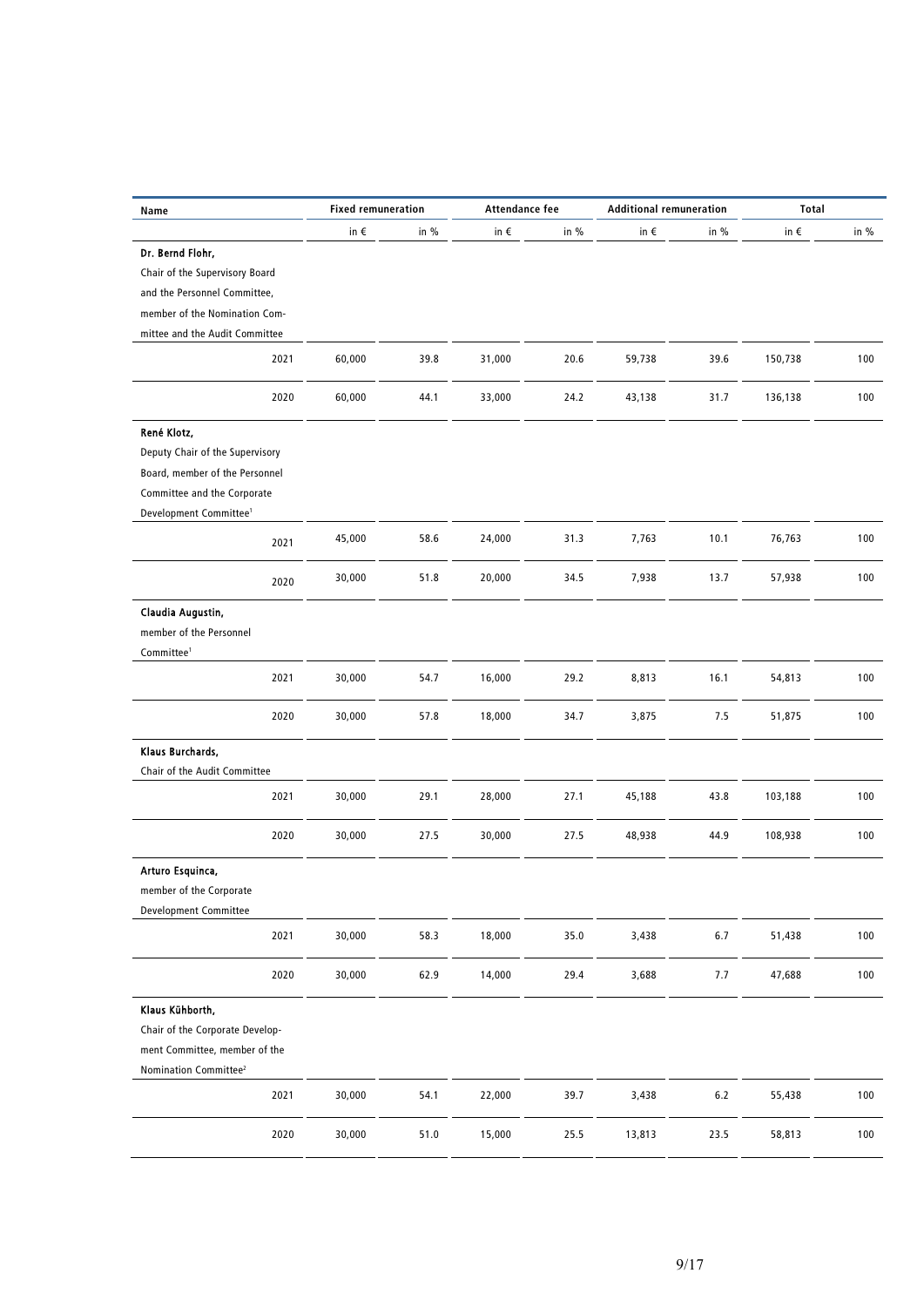| <b>Birgit Mohme,</b>                       |           |         |        |      |       |         |        |     |
|--------------------------------------------|-----------|---------|--------|------|-------|---------|--------|-----|
| member of the Audit Committee <sup>1</sup> |           |         |        |      |       |         |        |     |
| 2021                                       | 30,000    | 56.6    | 18,000 | 34.0 | 5,000 | 9.4     | 53,000 | 100 |
| 2020                                       | 30,000    | 52.4    | 24,000 | 41.9 | 3,250 | 5.7     | 57,250 | 100 |
| <b>Thomas Pabst,</b>                       |           |         |        |      |       |         |        |     |
| member of the Corporate                    |           |         |        |      |       |         |        |     |
| Development Committee                      |           |         |        |      |       |         |        |     |
| 2021                                       | 30,000    | 55.6    | 18,000 | 33.4 | 5,950 | 11.0    | 53,950 | 100 |
| 2020                                       | 30,000    | 61.7    | 14,000 | 28.8 | 4,625 | 9.5     | 48,625 | 100 |
| Prof. Dr.-Ing. Corinna Salander,           |           |         |        |      |       |         |        |     |
| member of the Corporate                    |           |         |        |      |       |         |        |     |
| Development Committee                      |           |         |        |      |       |         |        |     |
| 2021                                       | 30,000    | 61.3    | 16,000 | 32.7 | 2,938 | $6.0\,$ | 48,938 | 100 |
| 2020                                       | 30,000    | 62.9    | 14,000 | 29.4 | 3,688 | 7.7     | 47,688 | 100 |
| Harald Schöberl,                           |           |         |        |      |       |         |        |     |
| member of the Audit Committee <sup>1</sup> |           |         |        |      |       |         |        |     |
|                                            |           |         |        |      |       |         |        |     |
| 2021                                       | 30,000    | 49.3    | 22,000 | 36.2 | 8,813 | 14.5    | 60,813 | 100 |
| 2020                                       | $\pmb{0}$ | $0.0\,$ | 24,000 | 77.4 | 7,000 | 22.6    | 31,000 | 100 |
| Volker Seidel,                             |           |         |        |      |       |         |        |     |
| member of the Corporate                    |           |         |        |      |       |         |        |     |
| Development Committee <sup>1</sup>         |           |         |        |      |       |         |        |     |
| 2021                                       | 30,000    | 60.8    | 16,000 | 32.4 | 3,375 | 6.8     | 49,375 | 100 |
| 2020                                       | 30,000    | 62.7    | 14,000 | 29.2 | 3,875 | 8.1     | 47,875 | 100 |
| Gabriele Sommer,                           |           |         |        |      |       |         |        |     |
| member of the                              |           |         |        |      |       |         |        |     |
| <b>Personnel Committee</b>                 |           |         |        |      |       |         |        |     |
| 2021                                       | 30,000    | 57.6    | 16,000 | 30.7 | 6,063 | 11.6    | 52,063 | 100 |
| 2020                                       | 30,000    | 57.9    | 18,000 | 34.7 | 3,813 | 7.4     | 51,813 | 100 |
|                                            |           |         |        |      |       |         |        |     |

These employee representatives declare that they transfer the part of their Supervisory Board remuneration that corresponds to a<br>German Trade Union Confederation (Deutscher Gewerkschaftsbund) directive to the Hans-Böckler

2 This Supervisory Board member declares that he always transfers all of his Supervisory Board remuneration to Johannes und Jacob Klein GmbH, Frankenthal.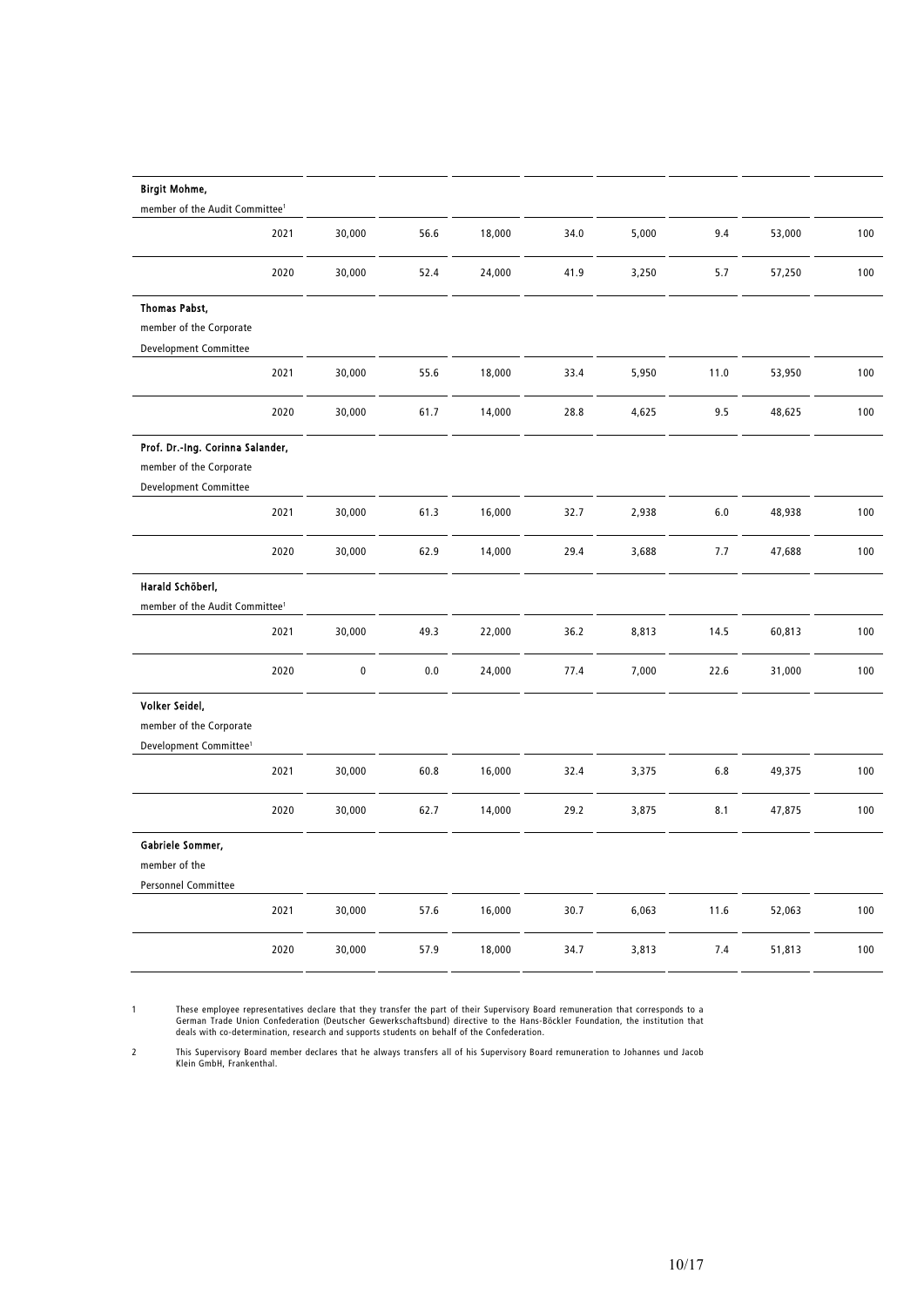#### **IV. Comparison (vertical)**

The following table shows the percentage change in the remuneration of the Supervisory Board members, the change in the earnings growth of KSB and the change in the average remuneration of the FTE employees as compared to the previous year.

The earnings growth is depicted on the basis of KSB's annual net profit/net loss. For greater comparability of the earnings growth, EBIT is also used as a group performance indicator.

The wages and salaries paid out in the respective financial year, incl. social security contributions and the other fringe benefits of the active FTE employees of KSB SE & Co. KGaA, are taken as a basis for the comparison with the development of the average remuneration of the employees.

|                                                | 2021 compared to 2020 <sup>1</sup> |
|------------------------------------------------|------------------------------------|
| Supervisory Board remuneration <sup>2</sup>    |                                    |
| Dr. Bernd Flohr                                | $+10.7$                            |
| René Klotz                                     | $+32.5$                            |
| Claudia Augustin                               | $+5.7$                             |
| <b>Klaus Burchards</b>                         | $-5.3$                             |
| Arturo Esquinca                                | $+7.9$                             |
| Klaus Kühborth                                 | $-5.7$                             |
| <b>Birgit Mohme</b>                            | $-7.4$                             |
| <b>Thomas Pabst</b>                            | $+11$                              |
| Prof. Dr.-Ing. Corinna Salander                | $+2.6$                             |
| Harald Schöberl                                | $+96.2$                            |
| Volker Seidel                                  | $+3.1$                             |
| Gabriele Sommer                                | $+0.5$                             |
| Earnings of growth                             |                                    |
| Annual net profit/net loss of KSB <sup>3</sup> | $+ 146.7$                          |
| EBIT of KSB Group <sup>4</sup>                 | $+101.1$                           |
| Workforce                                      |                                    |
| Employees of KSB SE & Co. KGaA                 | $-2.6$                             |

#### **Annual change in %**

1 According to the transitional provision in section 26j(2) sentence 2 Introductory Act to the German Stock Corporation Act, until the end of the 2025 financial year, only the average remuneration over the period since the 2020 financial year is to be<br>included in the comparison and not the average remuneration of the last five financial years.

2 "Granted and owed" remuneration within the meaning of section 162(1) sentence 1 German Stock Corporation Act.

3 Annual net profit/net loss of KSB in 2020: T€ -7,772; 2021: T€ 3,632.

4 EBIT of the KSB Group in 2020: T€ 70.172: 2021: T€ 141.161.

The 2.6% decrease in the average remuneration of the FTE employees can be attributed in particular to the lower variable employee profit participation for the year 2020, which was paid out in 2021, as compared to the corresponding payment in 2020 for the year 2019. In addition, short-time work and a higher number of employees in the "active" phase of phased retirement had an effect in 2021.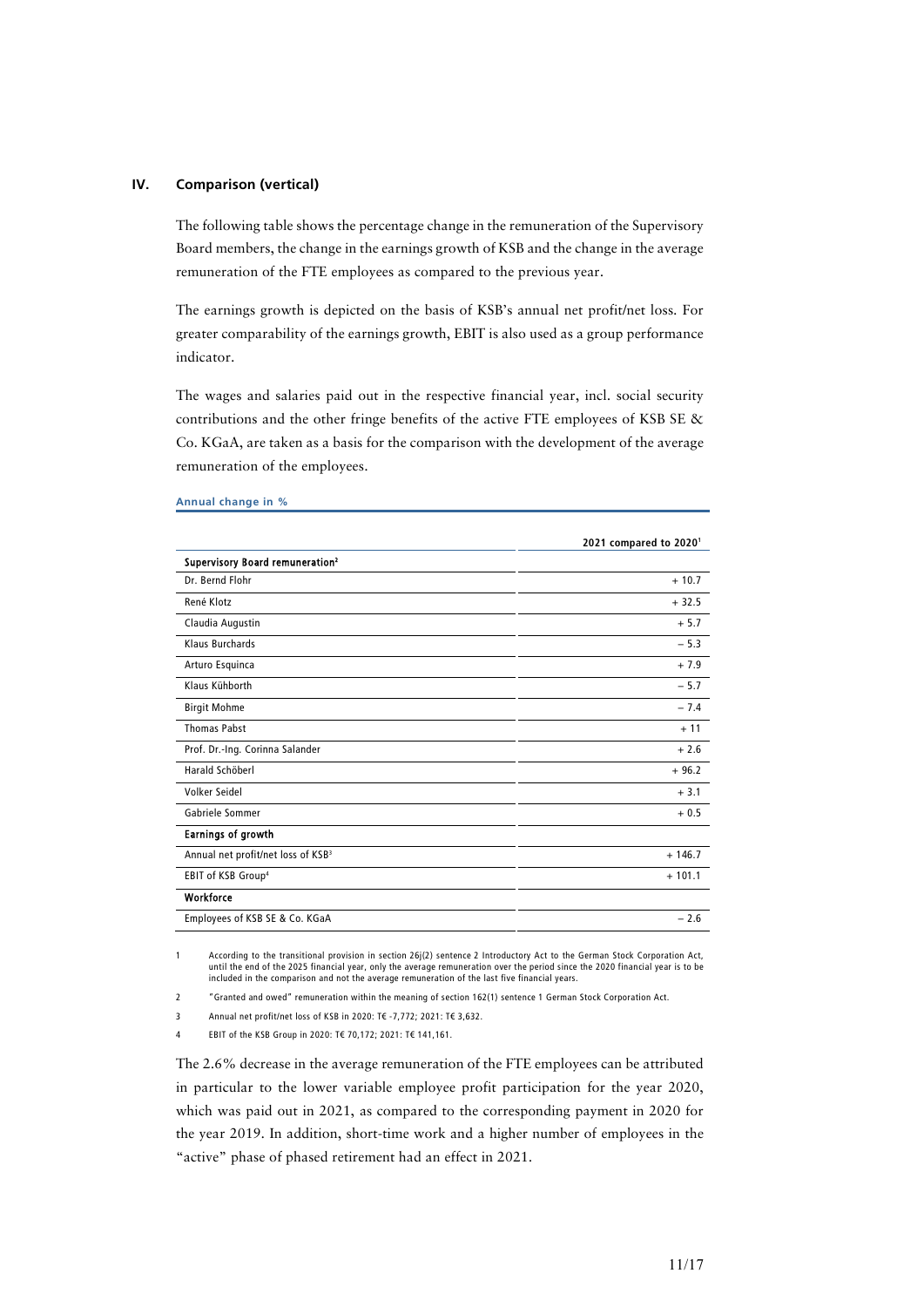## **D. DESCRIPTION OF THE BASIC FEATURES OF THE REMUNERATION SYSTEM FOR THE GENERAL PARTNER AND THE MANAGING DIRECTORS**

#### **I. Remuneration of the General Partner**

Pursuant to section 7(4) of the Articles of Association of KSB, the General Partner receives annual remuneration not based on profit or loss in the amount of 4% of the share capital for the management of the Company and assumption of personal liability. Accordingly, the Company spent  $\epsilon$ 20,000.00 for this in the 2021 financial year.

According to the Articles of Association, the Company also reimburses the General Partner for all expenses in connection with the management of the Company's business; this concerns the remuneration of the members of the corporate bodies of the General Partner in particular.

#### **II. Remuneration of the Managing Directors**

The management of the Company is the responsibility of the General Partner. The Administrative Board of KSB Management SE appoints the General Partner's Managing Directors and is responsible for the service agreements with them. This responsibility includes the design of the remuneration system, the amount of remuneration and regular remuneration reviews.

Care was taken to design the remuneration system for the Managing Directors in such a way as to make it as transparent as possible. The total remuneration of the individual Managing Directors is based on different parameters. The following criteria are applied as a test of the appropriateness of the remuneration: the respective Managing Director's tasks, his personal performance, the economic situation and the success of the Company, as well as whether the remuneration corresponds to the market rate by comparison with peer companies and the remuneration structure otherwise in place in the Company.

The remuneration system for the Managing Directors is reviewed by the Administrative Board of KSB Management SE, in each case with the aim of ensuring that the remuneration system is in line with market practice and competitive and that it promotes the implementation of the Company's corporate strategy. With effect from 1 January 2021, the Administrative Board resolved the following adjustments to the remuneration system: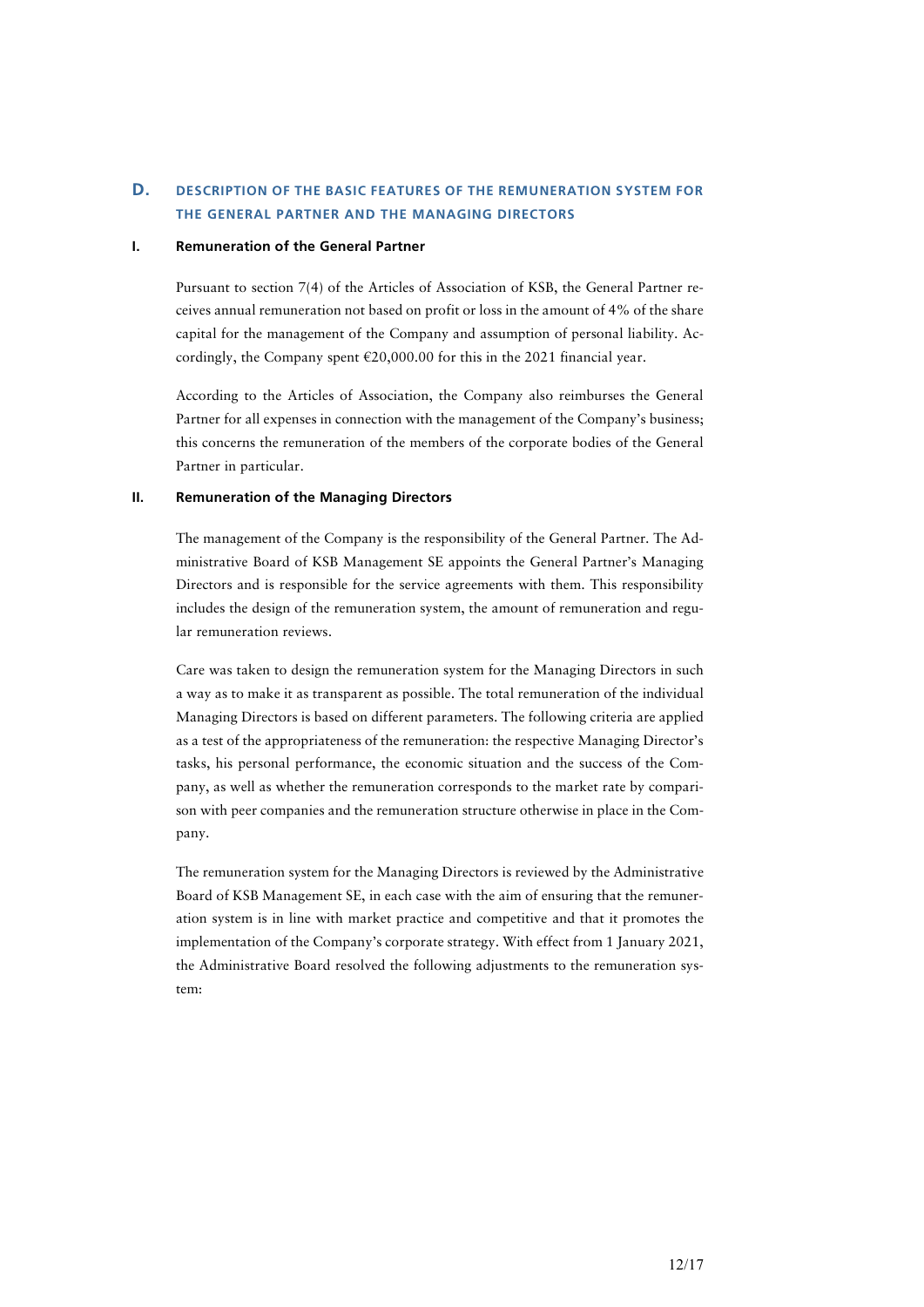| <b>Adjustments to the remuneration system</b><br>for the Managing Directors                                                                                           |  |
|-----------------------------------------------------------------------------------------------------------------------------------------------------------------------|--|
| ■ Expansion of the personal targets in the short-term variable<br>remuneration to facilitate an overall assessment<br>of personal performance                         |  |
| • Combination of capital markets oriented financial and<br>sustainability targets in the long-term variable remuneration                                              |  |
| ■ Forward-looking assessment period<br>for the long-term variable remuneration                                                                                        |  |
| • Ambitious recalibration of and incentive to overachieve<br>the set targets by making a target achievement level of<br>over 100% possible in the variable components |  |
| . Elimination of the possibility of an additional<br>premium payment at the Administrative Board's discretion                                                         |  |
| Introduction of malus and clawback provisions<br>in order to have the possibility to withhold or recover<br>variable remuneration components                          |  |

The remuneration system for the Managing Directors consists of non-performance-related components – fixed sum, fringe benefits and pension commitments – as well as short-term and long-term variable remuneration components. The fixed sum makes up 60% of the regular annual salary (total of fixed and variable remuneration). Accordingly, the variable remuneration accounts for 40% of the regular annual salary, with the long-term variable remuneration making up about two-thirds of that. This means that the majority of the variable remuneration is linked to the long-term development of the company.

#### **1. Fixed remuneration**

The fixed remuneration is not performance-related and consists of a fixed sum, fringe benefits and pension commitments (retirement, disability, widow's and orphan's pensions). The fixed sum equals 60% of the regular annual salary and is paid out as a basic monthly remuneration. All the Managing Directors receive the same fringe benefits, which include the private use of company cars, the payment of insurance premiums, and the payment of compensation, where applicable, for a post-contractual non-compete covenant. No loans or advances were granted to Managing Directors in the past financial year.

**2. Variable remuneration** 

#### **2.1 Short-term variable remuneration**

The short-term variable remuneration with a one-year assessment period is designed as a target bonus model and awarded annually. The target amount, i.e. the amount paid out if the target achievement level is 100%, corresponds to 15% of the respective regular annual salary. As the basis for assessment, the Administrative Board has set EBIT margin, sales revenue and the overall assessment of the Managing Directors' personal performance as performance targets, each carrying equal weight. The target value of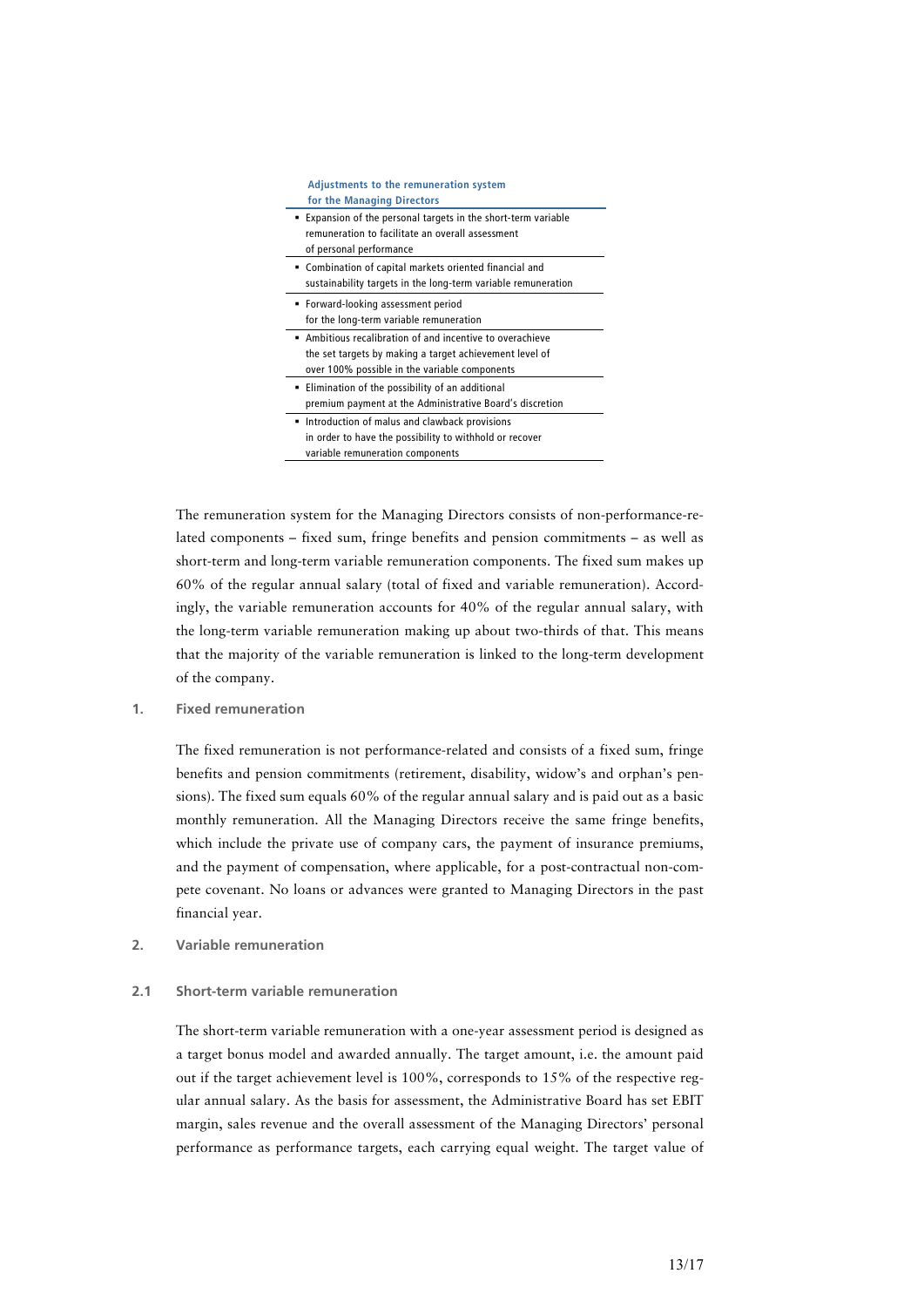the financial performance targets, the achievement of which results in a target achievement level of 100%, corresponds to the budget in each case. For the overall assessment of personal performance, the Administrative Board sets individual targets before the beginning of each year based on a predefined catalogue of targets.

In addition, the Administrative Board can also factor into the overall assessment performance elements that are outside of the agreed targets as well as exceptional performance and developments. The target achievement level can be between 0% and 130%. The total target achievement level is determined on the basis of the weighted target achievement levels for the individual performance targets. The final short-term variable remuneration payment is made after the consolidated financial statements have been approved.



#### **Short-term variable remuneration**

#### **2.2 Long-term variable remuneration**

The long-term variable remuneration is designed as an annual plan with a three-year, forward-looking assessment period. The target amount corresponds to 25% of the respective regular annual salary. As the basis for assessment, the Administrative Board has set, with a weighting of 80%, as performance target the equally weighted average of the earnings per share (EPS) over three years and, with a weighting of 20%, the achievement of ESG (environmental, social, governance) sustainability targets. Factoring in the EPS puts a focus on the long-term successful development of the Company, and the interests of the Managing Directors are linked to the interests of the shareholders.

The target value for the average EPS is determined on the basis of the budget, the value used for planning purposes, and the medium-term plan. For the sustainability targets, before the beginning of the financial year the Administrative Board selects quantifiable targets based on the Company's sustainability strategy from a predefined catalogue of targets and sets target values in each case. In that way, the Company's sustainable development is also anchored in the remuneration system for the Managing Directors. The target achievement level can be between 0% and 130%. The final payment is made after the end of the assessment period. For each of the 2021 and 2022 financial years,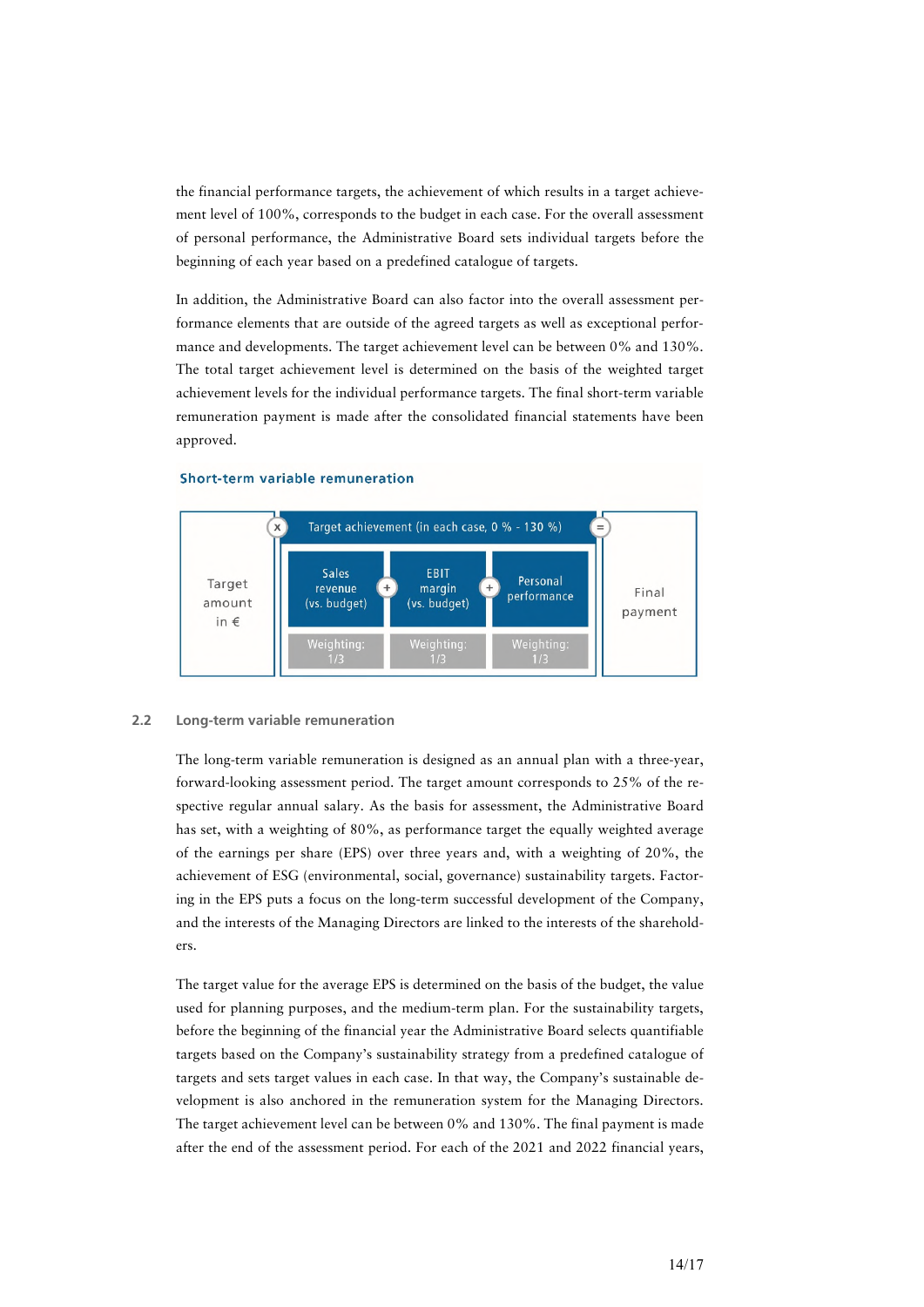a one-off up-front payment of 40% of the target value has been promised in the event of a target achievement level of 100%. If the final payment is in excess of that, the upfront payment will be netted against it at the end of the assessment period; if the final payment is less than that, no repayment is agreed.

### Long-term variable remuneration



In the event of intentional breaches of duty, all or part of variable remuneration that has not yet been paid out may be reduced to zero, or the Company may claw back all or part of variable remuneration that has already been paid out. Variable remuneration already paid out must, moreover, be paid back if and to the extent that the amount was calculated on the basis of incorrectly audited, approved consolidated financial statements and, after correction, a lower payment or no payment at all would be owed.

**3. Other matters** 

In accordance with recommendation G.13 of the German Corporate Governance Code, payments to a Managing Director due to early termination of their term of office should not exceed twice their annual remuneration (severance cap) and should not constitute remuneration for more than the remaining term of their employment contract. No Managing Director has been promised further benefits in the event of a termination of office, including no compensation in the event of a takeover offer. Should a Managing Director's employment contract be terminated for cause and should he be bear responsibility, the Company will pay no severance.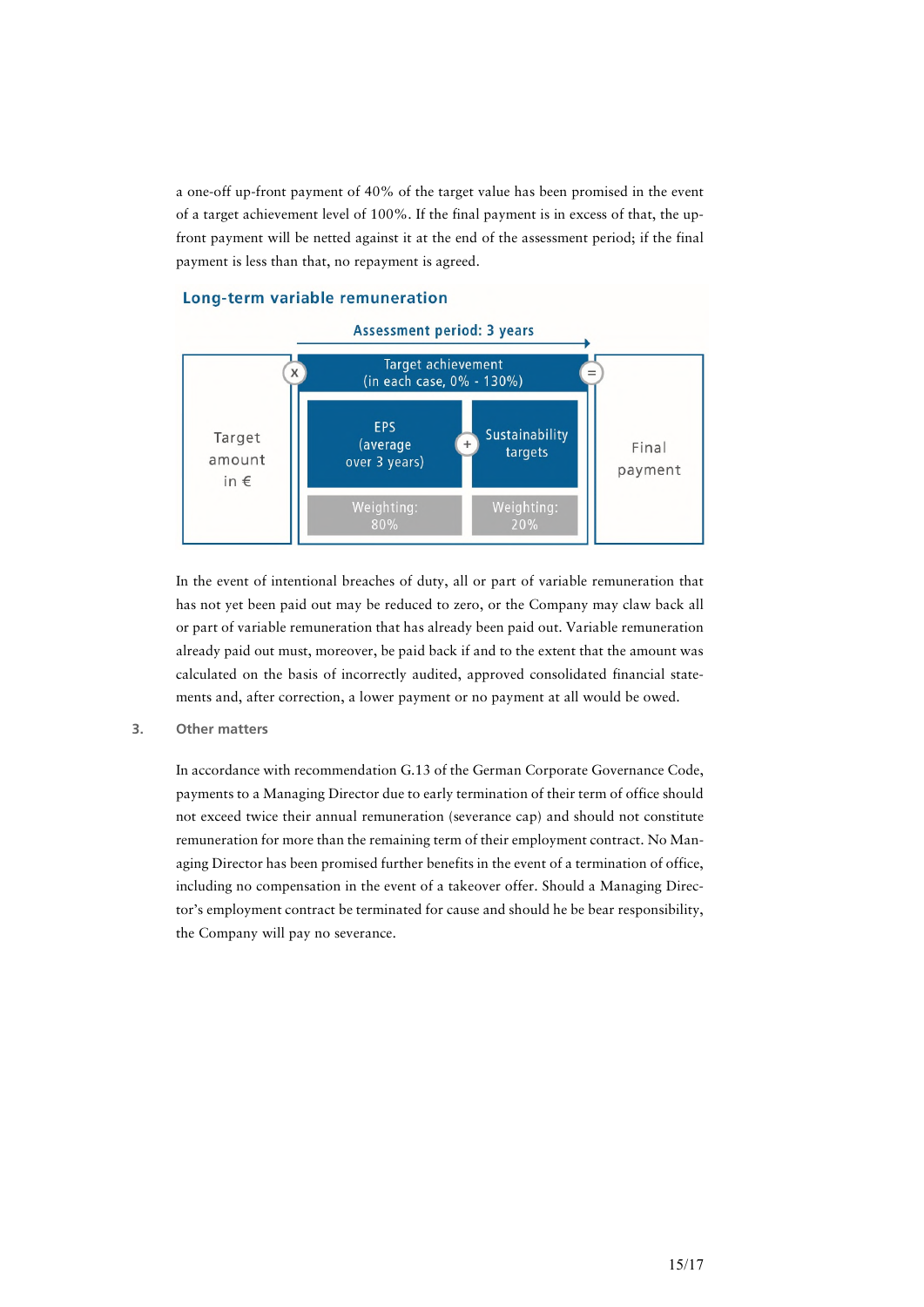# **Report of the independent auditor on the formal audit of the remuneration report pursuant to § 162 Abs. 3 AktG**

To KSB SE & Co. KGaA, Frankenthal/Pfalz

#### **OPINION**

We have formally audited the remuneration report of the KSB SE & Co. KGaA, Frankenthal/Pfalz, for the financial year from January 1 to December 31, 2021 to determine whether the disclosures pursuant to § [Article] 162 Abs. [paragraphs] 1 and 2 AktG [Aktiengesetz: German Stock Corporation Act] have been made in the remuneration report. In accordance with § 162 Abs. 3 AktG, we have not audited the content of the remuneration report.

In our opinion, the information required by § 162 Abs. 1 and 2 AktG has been disclosed in all material respects in the accompanying remuneration report. Our opinion does not cover the content of the remuneration report.

#### **BASIS FOR THE OPINION**

We conducted our formal audit of the remuneration report in accordance with § 162 Abs. 3 AktG and IDW [Institut der Wirtschaftsprüfer: Institute of Public Auditors in Germany] Auditing Standard: The formal audit of the remuneration report in accordance with § 162 Abs. 3 AktG (IDW AuS 870). Our responsibility under that provision and that standard is further described in the "Auditor's Responsibilities" section of our auditor's report. As an audit firm, we have complied with the requirements of the IDW Quality Assurance Standard: Requirements to quality control for audit firms [IDW Qualitätssicherungsstandard - IDW QS 1]. We have complied with the professional duties pursuant to the the Professional Code for German Public Auditors and German Chartered Auditors [Berufssatzung für Wirtschaftsprüfer und vereidigte Buchprüfer - BS WP/vBP], including the requirements for independence.

#### **RESPONSIBILITY OF THE MANAGEMENT BOARD AND THE SUPERVISORY BOARD**

The management board and the supervisory board are responsible for the preparation of the remuneration report, including the related disclosures, that complies with the requirements of § 162 AktG. They are also responsible for such internal control as they determine is necessary to enable the preparation of a remuneration report, including the related disclosures, that is free from material misstatement, whether due to fraud or error.